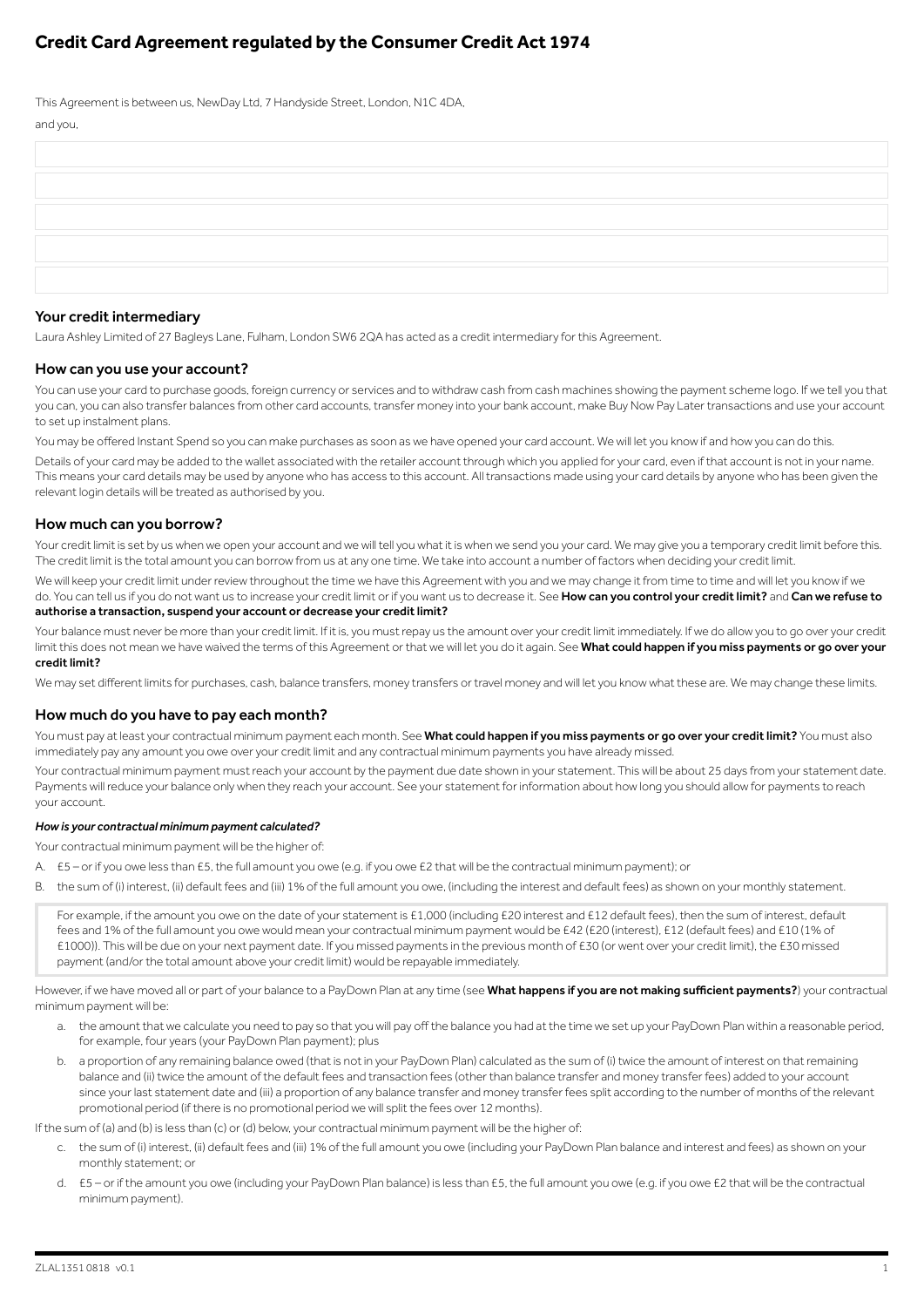### *How do we tell you how much to pay each month?*

Unless there has been no movement on your account, we will give you a statement each month and this will ask you to pay:

- your contractual minimum payment;
- your total monthly instalment payment (if any) (see What other features does your account have?); and
- your recommended extra payment (if any) (see What happens if you are not making sufficient payments?).

We will show each of these amounts both separately and in the total in your statement. Any unpaid contractual minimum payments are arrears and are due immediately, together with any overlimit amount.

You can always pay more than the contractual minimum payment, or pay off your entire balance, either with your monthly payment or at any other time. If you do pay more than the contractual minimum payment it will take you less time and it will cost you less to pay off your balance.

You must not pay into the account more than you owe us. If you do, and we suspect that this relates to fraud or money laundering, we may not allow you to use your account.

## What happens if you are not making sufficient payments?

As responsible lenders, our aim is to ensure that you are repaying your balance within a reasonable period whilst also allowing you the flexibility to spread your repayments and better manage your finances. If you only pay the contractual minimum payment (or close to it) every month, the balance on your account will take a longer time to pay off and this will cost you more.

#### *We might recommend an extra payment*

We will look at your account regularly and if we notice that over a reasonable period of time you have not made sufficient payments to help you pay your balance down, we may recommend you make an extra payment in addition to your contractual minimum payment. This is an amount that will help you pay down your balance more quickly than if you continued with your existing repayment pattern and help you reduce the amount you are paying for credit. We will let you know how much you should pay and this recommended extra payment will be shown in your statement each month.

If we suggest that you pay a recommended extra payment, the amount of this may vary each month and we will request payment depending on how you are paying off your balance, so we may not request it every month.

You can let us know if you would prefer not to pay the recommended extra payment (see **How you can contact us**), but we may contact you, or ask you to contact us, to discuss your account.

For example, if you have a purchase balance of £1,000 at 39.94% and you only pay the contractual minimum payment of interest, default fees and 1% of the full amount you owe each month (£38.40 in month 1), it could take you 20 years and 11 months to pay off your balance and you may pay £2,580 in interest. If you have the same balance but you make a recommended extra payment each month, which in month 1 could mean paying, for example, £71.00 (contractual of £38.40 and recommended extra payment of £32.60), you could only pay £640 interest and may pay down your balance in 6 years and 8 months.

This example shows what happens if you pay the full recommended extra payment each month until the balance is cleared.

### *You can choose to make a boost payment*

You can let us know that you want to set up a Direct Debit or amend your Direct Debit to make a boost payment each month to help you pay off your balance more quickly. We will calculate this amount, which will be variable, every month and show the amount on your statement. You may also be able to make a boost payment by choosing this option when making a payment.

#### *We might put you on a PayDown Plan*

If you continue for a further period to make payments that are not sufficient to help you pay your balance down as explained above, as responsible lenders we may move all or part of your balance to a PayDown Plan. We may do this as an alternative to restricting or suspending the use of your card, or we may also stop the use of your card or reduce your credit limit.

When we set up a PayDown Plan, we will take your existing outstanding balance, estimate how much interest you will incur if you repay it over a reasonable period (for example, four years), and then increase your contractual minimum payment with the aim of repaying that balance in this reasonable period. In other words, we will change the way that we calculate the contractual minimum payment so that you have to pay more each month to ensure that you pay down your balance more quickly and reduce the amount you are paying for credit. If we allow you to continue to use your account after we have set up a PayDown Plan, we will also increase the contractual minimum payment you need to make in respect of any new balances (see How is your contractual minimum payment calculated?).

We will always tell you if we are going to put you on a PayDown Plan so that you know in advance that your monthly contractual minimum payments are going to increase. If you cannot pay the increased amount you should contact us to discuss alternatives.

### What could happen if you miss payments or go over your credit limit?

If you do not make your contractual minimum payment or if you go over your credit limit, we will charge a default fee (see Are there any other fees?).

Missing payments could make it more difficult to obtain credit. We may sell your debt and the purchaser may take legal action (which could include getting a court order giving them the right to payment out of the sale proceeds of your home or other property) or bankruptcy proceedings to recover any debt owed under this agreement. If you are having difficulty making your payments, or you think you will in the future, please contact us as soon as possible

If you do not make your contractual minimum payment or if you go over your credit limit, we will also:

- cancel any promotional offers;
- cancel any instalment plans and move any instalment plan balances into your standard purchase balance;
- move any Buy Now Pay Later balances to your standard purchase balance; and

you will have to pay the standard interest rate that applies to purchases from then on. We will tell you if this happens.

If, in any month, you do not pay your monthly instalment payment, we will cancel the relevant instalment plan and move that instalment plan balance into your standard purchase balance. You will have to pay the standard interest rate that applies to purchases from then on.

If, in any month, you do not make your recommended extra payment we may contact you to discuss your account. In the future we may again recommend that you make an extra payment. If you do not do so, and you continue to make payments that are not sufficient to help you pay down your balance within a reasonable period, we may put you on a PayDown Plan.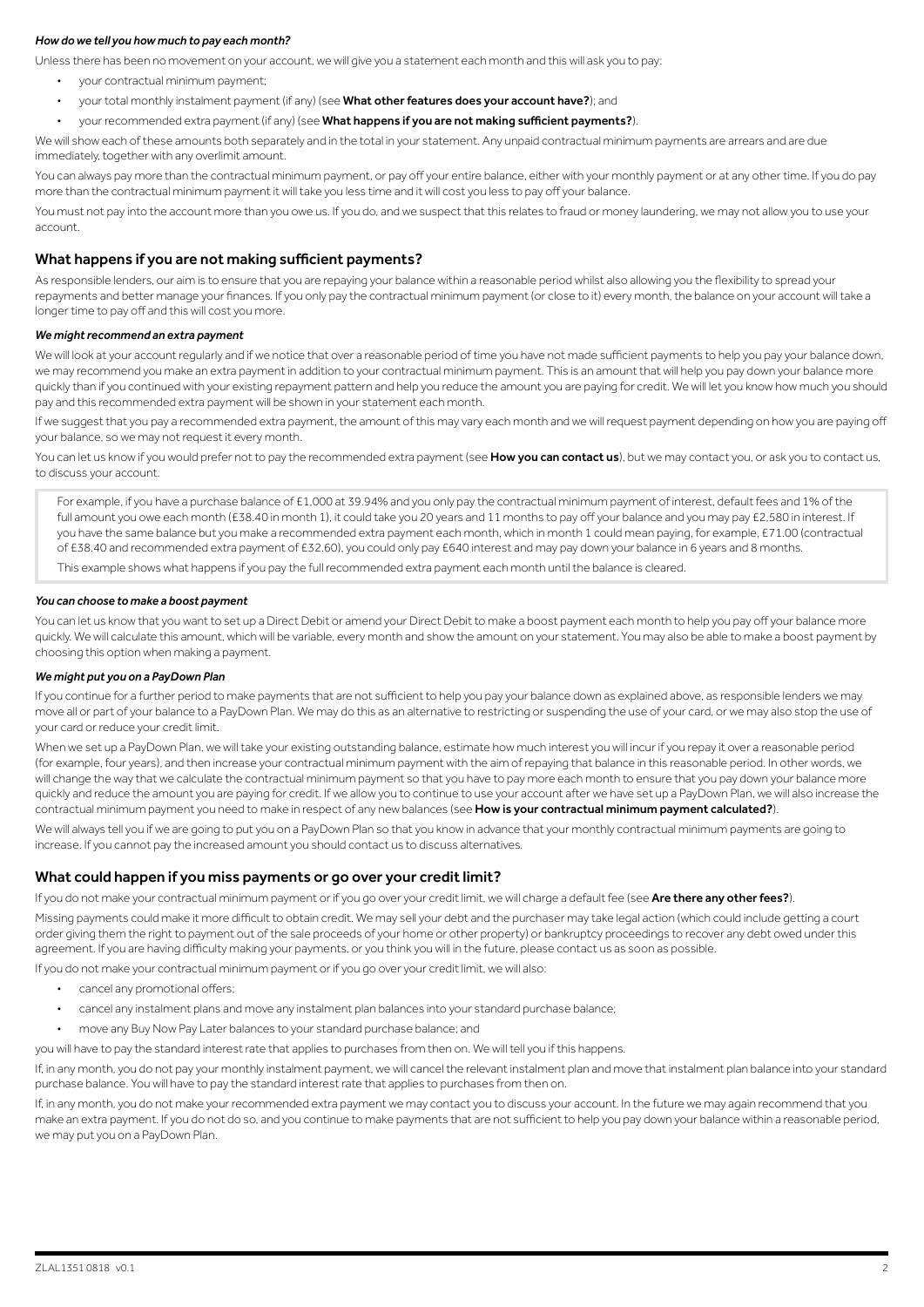## What interest rates and transaction fees do you have to pay?

For details of how we might vary your interest rates see Can we change the cost of borrowing and other terms?

|                                                                                                                                               | <b>Standard Simple</b><br><b>Interest Rates</b><br>(variable) per annum<br>Simple rate - this is<br>the actual rate we use<br>to calculate how much<br>interest you must pay<br>This rate is linked to<br>the Bank of England<br><b>Base Rate</b> | <b>Standard Compound</b><br><b>Interest Rates</b><br>(variable) per annum<br>Compound rate-this<br>rate shows the effect.<br>of charging interest on<br>interest over a year<br>This rate is linked to<br>the Bank of England<br><b>Base Rate</b> | <b>Promotional Rates</b><br>These rates apply instead<br>of the standard rates and<br>are not linked to the Bank<br>of England Base Rate for<br>the promotional offer<br>period | Promotional<br><b>Offer Period</b>                                           | <b>Transaction</b><br><b>Fee</b>         |
|-----------------------------------------------------------------------------------------------------------------------------------------------|---------------------------------------------------------------------------------------------------------------------------------------------------------------------------------------------------------------------------------------------------|---------------------------------------------------------------------------------------------------------------------------------------------------------------------------------------------------------------------------------------------------|---------------------------------------------------------------------------------------------------------------------------------------------------------------------------------|------------------------------------------------------------------------------|------------------------------------------|
| <b>Purchases</b><br>(including Buy Now Pay<br>Later transactions at the<br>end of the offer period)<br>and related fees                       | 20.004%                                                                                                                                                                                                                                           | 21.94%                                                                                                                                                                                                                                            | 0% p.a. on purchases<br>made within 3 months of<br>account opening or as we<br>let you know at the time                                                                         | 3 months<br>from account<br>opening or as<br>we let you know<br>at the time  | N/A                                      |
| <b>Cash transactions</b><br>(including cash<br>withdrawals, gambling,<br>buying lottery tickets and<br>foreign currency) and<br>related fees. | 28 044%                                                                                                                                                                                                                                           | 31.94%                                                                                                                                                                                                                                            | As we let you know at<br>the time                                                                                                                                               | As we let you<br>know at the<br>time                                         | 3% of the<br>transaction<br>(minimum £3) |
| <b>Balance transfers</b><br>(if available) and related<br>fees                                                                                | 20.004%                                                                                                                                                                                                                                           | 21.94%                                                                                                                                                                                                                                            | 0% p.a. for balance<br>transfers made within<br>6 weeks of account<br>opening or as we let you<br>know at the time.                                                             | 12 months<br>from account<br>opening or as<br>we let you know<br>at the time | Up to 5% of the<br>transaction           |
| Money transfers<br>(if available) and related<br>fees                                                                                         | 20.004%                                                                                                                                                                                                                                           | 21.94%                                                                                                                                                                                                                                            | As we let you know at<br>the time                                                                                                                                               | As we let you<br>know at the<br>time                                         | Up to 5% of the<br>transaction           |
| <b>Buy Now Pay Later</b><br>(if available)                                                                                                    | N/A                                                                                                                                                                                                                                               | N/A                                                                                                                                                                                                                                               | 0% p.a.                                                                                                                                                                         | 3 months or as<br>we let you know<br>at the time                             | N/A                                      |
| <b>Instalment Plans</b><br>(if available) and related<br>fees                                                                                 | N/A                                                                                                                                                                                                                                               | N/A                                                                                                                                                                                                                                               | 21.94% p.a. or as we let<br>you know at the time                                                                                                                                | As we let you<br>know at the<br>time                                         | N/A                                      |
| <b>Default Fees</b>                                                                                                                           | 20.004%                                                                                                                                                                                                                                           | N/A                                                                                                                                                                                                                                               | N/A                                                                                                                                                                             | N/A                                                                          | N/A                                      |
| <b>Other Account Fees</b>                                                                                                                     | 20.004%                                                                                                                                                                                                                                           | 21.94%                                                                                                                                                                                                                                            | N/A                                                                                                                                                                             | N/A                                                                          | N/A                                      |

If we charge any fees or interest in relation to a transaction, we will charge the same interest rate on those fees or that interest as applies to that transaction.

We will let you know if any other promotional offers are available to you and the rates and periods that apply.

### How do we work out the interest you pay?

We calculate interest from the date each transaction (including any applicable fee) is added to your account, until the date that transaction has been repaid in full, and on any instalment plan balances from the date that the plan is set up, until it is repaid in full. We charge interest on all fees. We work out interest daily and add it to the account on your monthly statement date. The compound interest rate shown above takes into account the fact that you will pay interest on interest if you do not repay the amount you owe us in full.

There are some exceptions to this:

- We do not charge interest on any purchases (other than those on instalment plans) made during your last statement period if you repay your outstanding balance, including any balance transfers, money transfers, monthly instalment payments and purchase offers, by the payment due date and you also paid your previous month's outstanding balance in full by the due date. Your outstanding balance does not include any instalment plan balances, other than the monthly instalment payment, or any Buy Now Pay Later balances.
- We do not charge interest on any Buy Now Pay Later transactions before the end of their promotional offer period.
- We do not charge interest on default fees until at least the 29th day after we have told you about the default fee being charged.
- We do not charge interest on any interest charged on default fees.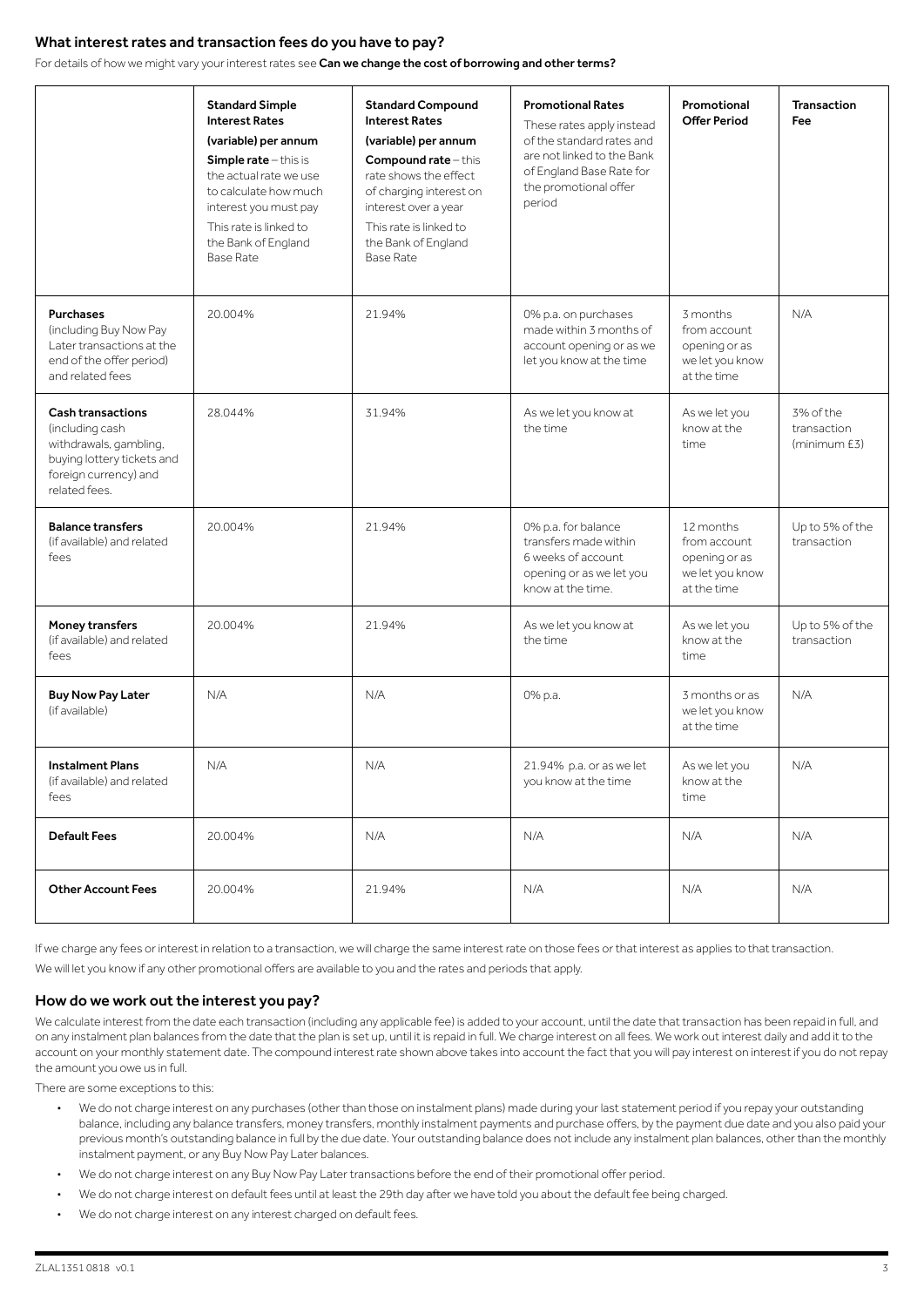For example, if you start January with a zero balance and you make some purchases using your card in January, you won't see any interest charged on those purchases in your January statement and, if you repay in full the amount shown in your January statement by the payment due date, you won't have to pay any interest on those purchases.

However, if you don't repay in full the amount shown in your January statement by the payment due date, then, even if you don't use your account at all in February, you will have to pay interest on the purchases you made in January from the date each purchase was added to your account until the day you pay your balance in full. You also won't benefit from any interest free period on any purchases you make in February.

We also charge interest on interest so, even if you pay your February statement in full, there may still be some residual interest to pay in your next statement. This will apply in the same way whether or not you have an instalment plan on your account and whether or not you have made any Buy Now Pay Later transactions. In other words, you won't have to pay off your instalment plan balances and your Buy Now Pay Later transactions in order to benefit from the interest free period on purchases, but you will have to make any monthly instalment payments.

## Are there any other fees?

### *Account fees*

In addition to the transaction fees listed in the table above (see What interest rates and transaction fees do you have to pay?) we charge the following account fees:

| Copy statement                                            | E3 for each statement with a maximum of £10 for each request |
|-----------------------------------------------------------|--------------------------------------------------------------|
| We charge the following non-sterling transaction charges: |                                                              |

| Non-sterling transaction type  | Non-sterling transaction charge                                            |
|--------------------------------|----------------------------------------------------------------------------|
| Purchase and cash transactions | 2.75% of the transaction amount added to the account with the transaction. |

The card schemes use wholesale market rates to convert any non-sterling transactions on the day the transaction is processed. You can find the current exchange rates by visiting www.mastercard.com/global/currencyconversion.

#### *Default fees*

| Reason                                                                              | Amount                        | Added to the account                                                                                           |
|-------------------------------------------------------------------------------------|-------------------------------|----------------------------------------------------------------------------------------------------------------|
| For paying late or paying less than your contractual<br>minimum payment             | £12                           | Each time that you pay late or pay less than your<br>contractual minimum payment                               |
| For going over the credit limit (even if we allow it)                               | £12                           | When you go over your credit limit and each subsequent<br>statement month that you stay over your credit limit |
| For payments which are returned unpaid                                              | £12                           | When your bank tells us it can't make the payment (for<br>example a Direct Debit or cheque)                    |
| For tracing you if you change your address and you<br>do not tell us you have moved | £25                           | When we instruct the tracing agency                                                                            |
| For enforcing repayment, including legal costs                                      | Our reasonable costs plus VAT | When we apply for enforcement                                                                                  |

### How can you compare the cost of borrowing from us with the cost of borrowing from another lender?

The Annual Percentage Rate (APR) allows you to compare the cost of borrowing from us with the cost of borrowing from other lenders.

The APR is 21.9% (variable) and the total amount payable is £1,330.03.

When we calculate the APR and total amount payable we assume:

- there are no promotional offers in place;
- you keep to the terms of the Agreement and so do we;
- your credit limit is £1,200, you make a single purchase of this amount immediately and you repay this amount over one year in 12 equal monthly payments together with any interest charged;
- you do not make any other transactions or incur any other fees;
- the interest rates and any charges do not change; and
- you have not set up an instalment plan.

#### Can we change the cost of borrowing and other terms?

#### *Changes to your standard rates because of changes to the Bank Rate (also known as Bank of England Base Rate)*

The standard interest rates that apply to purchases, cash transactions, balance transfers and money transfers are linked to the Bank of England Base Rate. You can see the current Bank of England Base Rate on their website at: www.bankofengland.co.uk

If the Bank of England Base Rate changes, we will change our standard interest rates by the same amount (disregarding any changes to the Bank of England Base Rate below 0%) within seven working days and we will let you know the new rate on the next statement we send you (see Where do you find out about payments made to and from your account?). If you are a new customer we will apply any rate changes on the day after your second statement date.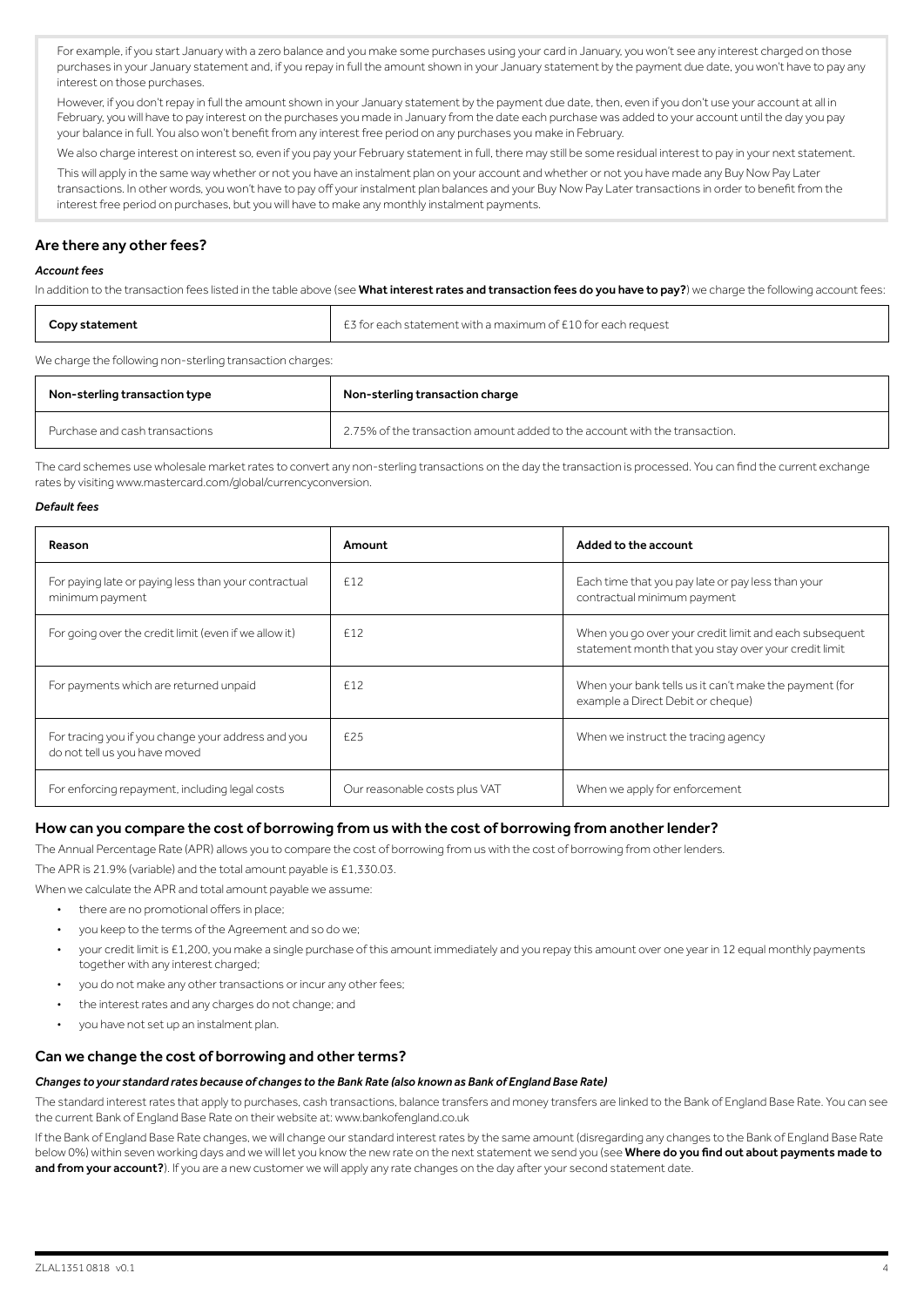### *Changes to your standard rates for other reasons and changes to any other terms of this Agreement*

As this Agreement has no fixed end date, we cannot predict all of the reasons which could mean that we might change the interest rates, fees or other terms of this Agreement, but we have set out specific reasons why we might do so below. Any change we make will be reasonably proportionate to the impact of the underlying change on us. We will not make changes to cover the same cost twice, and we will always ensure that we have a valid reason for making the change (even if it is not one of the reasons set out below). If the change is not to your advantage and you do not want to accept the change, we will let you end the Agreement without charge (see How and when can this agreement be ended?).

We may make changes to this Agreement, including the interest rates, fees and all other terms, for any of the following reasons:

- to reflect an actual, or reasonably expected, change in our underlying costs so as to ensure that our business is run prudently and maintains a broadly similar level of profitability and competitiveness by continuing to earn an acceptable return from providing your account. For example if the costs to us of providing your account (including how much we have to pay to borrow funds to lend to you when you spend on your account) change, or if we have good reason to expect that they will change, this might mean we review our prices;
- if we reasonably consider that it makes the terms easier to understand or fairer to you or we reasonably consider that the change will benefit you or isn't to your disadvantage;
- to reflect a change or development in the technology or systems which we or our industry uses;
- to reflect a change in law, regulation, or industry codes of practice (including where we have a good reason to expect a change) or to reflect a decision by a court, regulator or the Financial Ombudsman Service (or equivalent);
- if we are switching the type of card or account you have with us, for example because we stop offering the card you have;
- to introduce or change any benefits or services provided with your account;
- where we have good reason to think that a change in your circumstances, or generally, means that the risk that you might not be able to repay us has increased. We assess this risk by looking at a number of different factors including how you use your account and information we get from credit reference agencies about you; or
- where we have good reason to think that you are not making sufficient payments to pay your balance down in a reasonable period.

#### *Telling you about changes*

We will tell you about any planned change at least 30 days before we make it, unless the change is not to your disadvantage, when we may give you less notice. We will tell you by including a message in your monthly statement, by writing to or emailing you separately or by sending you a mobile message or message using the customer area at our secure online address (online account manager).

If we are increasing an interest rate other than because of a change in the Bank of England Base Rate and you don't want to accept the new rate, you can tell us this within 60 days of us telling you about it. You can then repay what you owe us at the unchanged interest rates, which will still be linked to the Bank of England Base Rate, and you will no longer be able to use your card.

### How can you control your credit limit?

From time to time we may tell you that a higher credit limit is available to you or you can ask us to consider giving you a higher credit limit. You can tell us at any time that you would like a lower credit limit, provided that the new limit is not lower than the balance on your account.

- We will give you options to allow you to control your credit limit and you can tell us that:
	- you do not want the increased limit that we have offered you; or
	- you don't want to receive any future credit limit increases.

You will also be able to let us know:

- never to increase your credit limit without you expressly agreeing to the increase; or
- that we can tell you that we are going to change your credit limit and give you 30 days to tell us that you do not want the change and if you do not we will increase your limit.

You can change your choices at any time by letting us know.

You should always remember that while a higher credit limit may offer greater flexibility and convenience, it might also increase the risk of taking on too much debt. which may be costly, or take a long time to pay off.

### How do we apply payments to the different balances?

When you make a repayment to us, we will apply it to the balance shown on your statement first, and then to any transactions not yet shown on your statement, as follows:

- we will use your payment to pay off balances that are charged at higher interest rates before those that are charged at lower interest rates; and
- If interest is charged at the same rate on different balances, we will use your payment to pay off the different balances in the following order: cash transactions, money transfers, balance transfers, other promotional offer balances and then purchases (including default fees). If you have more than one promotional offer balance of the same type at the same rate, we will first apply your payment to the promotional offer balance that has the earliest start date

If you have an instalment plan or a PayDown Plan, we will apply your repayment a little differently. First, we will apply an amount equal to that part of your contractual minimum payment that does not relate to your instalment plan or PayDown Plan as above. Then we will apply the remainder of your payment as follows:

- we will apply an amount equal to your monthly instalment or PayDown Plan payment to pay down your plan. If you have more than one instalment plan, we will use your payment to pay the monthly instalment payment for the instalment plan at a higher interest rate before a plan at a lower rate. If any plans are charged at the same rate, we use your payment to pay the monthly payment for the plan with the earliest start date; and
- we will use the rest to pay off what is left of your balance, paying off balances charged at higher rates of interest before those at lower rates.

### When will the Agreement start?

The Agreement will start on the day that we open your account. This means that you may be able to make transactions before you receive your card. We will let you know if you can do this. The Agreement does not have a fixed end date. See How and when can this Agreement be ended?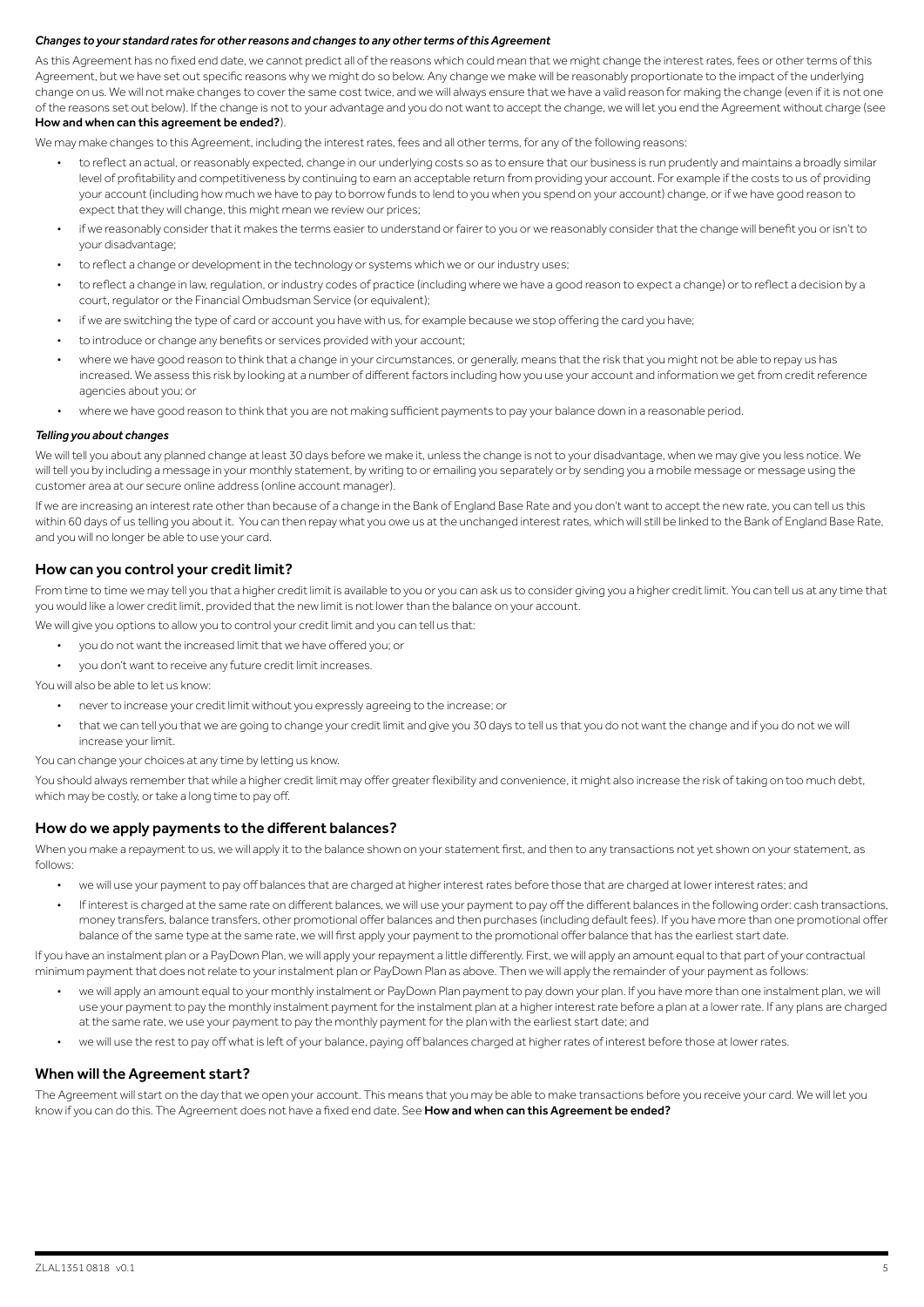## What if you change your mind about this Agreement?

As well as your right to end this Agreement at any time, you have a legal right to withdraw at the start. You do not have to give us a reason. You can withdraw by writing to us at NewDay Ltd, Customer Service Department, P.O. Box 700, Leeds LS99 2BD or calling us on 0208 181 0000\* within 14 days beginning with the day after you receive your card. Once you have told us that you want to withdraw you must pay back everything you have spent on your card, and associated interest, within 30 days. See How can you make a payment? for details of how to pay us. You can contact us for details of how much interest will be payable per day, (see How you can contact us). If you don't repay us within 30 days we will continue to charge interest as set out in this Agreement.

## Can you have any other cardholders?

You can have up to 3 additional cardholders. They must live at the same address as you and be eligible. You are always responsible for the use of your card and your account by an additional cardholder, including any use that makes you break this Agreement; for example, if an additional cardholder makes a purchase that takes your account over the credit limit. We cannot give any information about this Agreement, your card or your account to an additional cardholder, but you must tell them to contact us as soon as possible if they lose their card or think that their card number, PIN or security details may be used by someone else or fraudulently. We will cancel an additional card when you tell us to.

## What other features does your account have?

If we have told you that this feature is available to you, you can use your account to:

- make Buy Now Pay Later transactions;
- set up instalment plans;
- buy travel money; and
- take advantage of promotional offers such as balance transfers, money transfers and 0% purchase offers.

### *Buy Now Pay Later*

If we tell you that you can make Buy Now Pay Later transactions from a particular retailer, this means that you do not need to make any payments or pay any interest on that amount for the length of time that we tell you. At the end of this time your Buy Now Pay Later transactions will be treated as purchase transactions.

Any amounts included in any Buy Now Pay Later balance will not be included in your contractual minimum payment.

#### *Instalment Plans*

An instalment plan allows you to pay for a new purchase or all or part of your balance by paying a certain number of fixed monthly instalment payments. You may be able to set up an instalment plan when you make a purchase online using your card or by going to online account manager. We will let you know if you can do this.

We will let you know what the monthly instalment payment is before we set up the plan. We will work this out by taking the purchase or balance that you are considering putting into the plan, calculating the interest that will be due and then working out how much you will need to pay each month over the period you have chosen. The monthly instalment payment for each of the instalment plans you have set up will then be shown in your statement. The number or amount of a monthly instalment payment may be reduced or increased to reflect refunds and overpayments or late payments.

You cannot change an instalment plan once we have set it up. You may cancel an instalment plan by contacting us. If you cancel an instalment plan, the balance will become part of your standard purchase balance. See How much do you have to pay each month? and What interest rates and fees do you have to pay? for more information about instalment plans.

## How do you authorise transactions?

When you make (or any additional cardholder makes) a transaction you must authorise it before we can add it to your account. No-one else may use your card.

| Ways you can use your account                                                                                                                                                                                                                         | How do you authorise transactions?                                                                                                                                                                                                                                                                                                                                                                                                                                                                                                                                                                                                                                                                                                                             |
|-------------------------------------------------------------------------------------------------------------------------------------------------------------------------------------------------------------------------------------------------------|----------------------------------------------------------------------------------------------------------------------------------------------------------------------------------------------------------------------------------------------------------------------------------------------------------------------------------------------------------------------------------------------------------------------------------------------------------------------------------------------------------------------------------------------------------------------------------------------------------------------------------------------------------------------------------------------------------------------------------------------------------------|
| Paying for goods and services at<br>a supplier when you are present<br>e.g. in a shop                                                                                                                                                                 | The supplier will tell you what steps are needed to authorise payment. This could be by signing, by using the PIN we give<br>you to use with your card, biometric data (such as fingerprint) or other security details we may tell you about.<br>You may be able to use your card contactlessly by presenting your card to the contactless reader. You may be asked for<br>other security details after you have made a certain number of contactless transactions.                                                                                                                                                                                                                                                                                            |
| Paying for goods and services<br>at a supplier when you are not<br>present e.g. online                                                                                                                                                                | Using your card number and/or other information requested by or on behalf of the person you are paying, for example a<br>security number, passcode or password.                                                                                                                                                                                                                                                                                                                                                                                                                                                                                                                                                                                                |
| Making regular, for example<br>monthly, payments to a<br>supplier. This could be for gym<br>membership or TV packages or<br>insurance                                                                                                                 | Provide your card details to the supplier. It is important to remember that if you want to cancel the payment you must let<br>us know this. You may withdraw your authorisation at any time up to the end of the business day (3pm Monday-Friday<br>except English Bank Holidays) before the recurring transaction or other regular payment is due to be paid. We will use our<br>best efforts to stop these transactions from being charged to your account but as the supplier initiates these transactions<br>you should let the supplier know that they should stop doing this. If a regular payment is taken from your account after you<br>have withdrawn your authorisation, we will refund the amount, together with any related interest and charges. |
| Cash Withdrawals (including<br>online) gambling such as placing<br>a bet, buying lottery tickets,<br>buying gaming chips and spread<br>betting, travellers cheques or<br>foreign currency, getting cash<br>from an ATM machine or over<br>the counter | Providing the security details as required by the instructions on the ATM, online or at the counter.                                                                                                                                                                                                                                                                                                                                                                                                                                                                                                                                                                                                                                                           |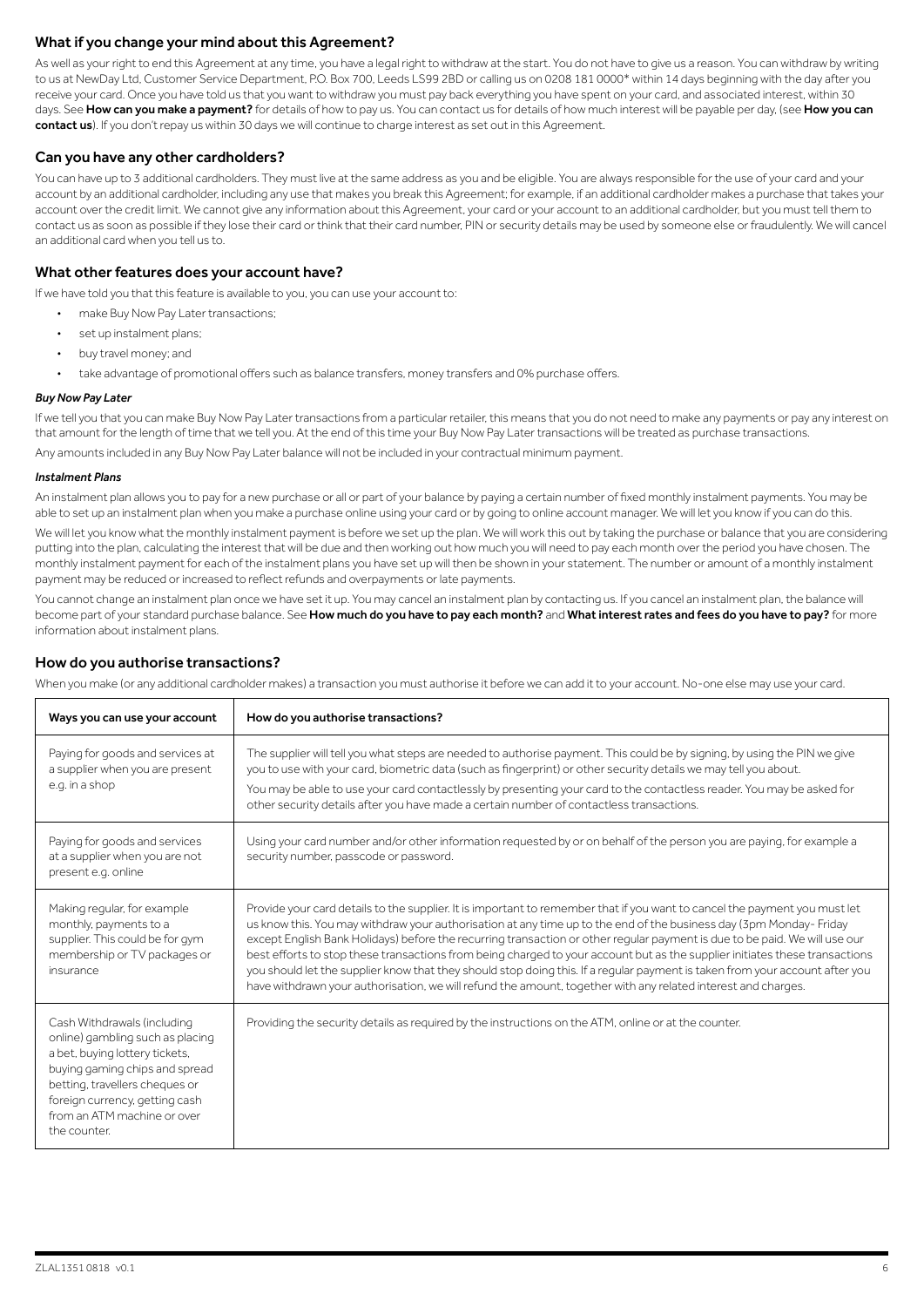| Balance transfers | You make a balance transfer by asking us to send a payment from your account to reduce or repay an amount you owe to<br>another lender. You make a money transfer by asking us to send a payment from your account to a current account in your          |  |
|-------------------|----------------------------------------------------------------------------------------------------------------------------------------------------------------------------------------------------------------------------------------------------------|--|
| Money transfers   | name.                                                                                                                                                                                                                                                    |  |
|                   | We can limit the number of balance or money transfers you make or only allow them up to a proportion of your credit limit.<br>You may not make a balance transfer or money transfer from or to an account outside the UK.                                |  |
|                   | We will ensure that the amount of the payment will be credited to the other lender or to your current account by the end of<br>the working day after you have requested the balance transfer or money transfer. We will tell you about any fees payable. |  |
|                   | If the payment does not arrive by the working day after you have asked us to make it, if you ask us, we will contact the bank<br>to whom we sent the payment and ask them to treat the payment as if it had been made on time.                           |  |
|                   | If we make a mistake, for example, if we send the transfer to the wrong place, we will refund your account straightaway and<br>will take off any interest and charges which we may have added to the account as a result of that transaction.            |  |
|                   | After we have processed a balance or money transfer you cannot cancel it and we will not refund any fee, unless you are<br>able to withdraw from the agreement.                                                                                          |  |

## Can you stop payments you have authorised?

You can cancel payments that are due to be made on a future date (for example, if you set up a regular payment) by contacting us by the end of the business day before the payment is due to be made. You must also contact the retailer to tell them you have cancelled the payment.

You cannot cancel any other transaction after you or an additional cardholder have authorised it (for example, it is not possible to cancel a purchase or cash transaction at the time of payment). In certain circumstances you can ask for a refund.

### When can you claim a refund for a payment you have authorised?

Where you, or an additional cardholder, authorise a payment but the amount of the payment is not known (e.g. if the card is used to pay a hotel bill but the amount of the payment is not known until check out) then, if the payment charged to your account is higher than reasonably expected, you can ask us to make a refund of the amount charged to your account, provided you do this within 8 weeks of the date that the payment was charged to your account. If you do this, we may need to ask you for information to help us find out what happened. If you are entitled to a refund, we will make it within 10 days of the date that we have all the information we need to make a decision. You can't ask for a refund if we or the retailer have provided you with information about the transaction at least 4 weeks before your payment is due and you or the additional cardholder gave consent for the transaction directly to us.

If a retailer gives you a refund for a purchase we will only credit it to the account when we receive details from the retailer. We may treat this refund as a payment to your account.

If you give us the wrong details for a balance transfer, money transfer or other cash transaction, or we can show that the bank we made the payment to did receive it, we won't have to give you a refund but we will help you to recover the money (we may charge a fee to cover our costs).

### What happens if you think there is a transaction on your account that you have not authorised?

If the card, card number and PIN, biometric data or other security details have been used we will assume the transaction has been authorised by you (or an additional cardholder). It is important you tell us straightaway by using the contact details set out below (see How you can contact us) if you do not think a transaction charged to your account and shown in your statement was made by you (or an additional cardholder).

If you, or an additional cardholder, allow someone else to use a card or the card number, you will be liable for all transactions they make until you tell us that the card may be misused. You will not be liable for (and we will refund) any other transactions not authorised by you or an additional cardholder, including transactions made with the card or card number remotely (for example online, phone or mail order). We will refund the unauthorised transaction as soon as we can and in any event by the end of the next working day.

### Where do you find out about payments made to and from your account?

Your statement will show all the transactions added to your account since the last statement. If you have a zero balance and your account has not been used since your last statement date, we won't provide a statement until after the next time your account has been used.

If you have agreed to this, we will make your statements and other notices (for example notices of variation, notices of sums in arrears and notice of default sums) available to you electronically in a printable and/or downloadable format in the online account manager and/or we will send them to the most recent email address that we have for you. You must let us know of any changes to your email or other address via the customer area at our secure online address.

If we send statements and other notices by post we will send them to the most recent postal address we have for you. You may let us know at any time that you would prefer to receive statements and other notices electronically by updating your preferences online, or by calling us.

We may choose to supply you with a paper statement.

You must make the contractual minimum payment due each month even if you do not receive a statement for any reason or have not accessed your statement online. In these cases you must contact us to find out the contractual minimum payment due that month. Even if you do not receive a statement we will still charge interest and fees as applicable on the balance of your account.

You must check your statement and must tell us as soon as possible if you think the statement is wrong or if you do not receive a statement when you expect one, or if you cannot access your online statement.

## What steps do you need to take to keep your account secure?

You must:

- take all reasonable precautions to prevent the account from being used for fraud;
- tell us immediately using the contact details below (see How you can contact us) if you think the card is lost or stolen or the card number, PIN or security details may be used by someone else or fraudulently (if you find a card you have reported as lost you must destroy it and not use it); and
- co-operate with us and the police to investigate any unauthorised transactions.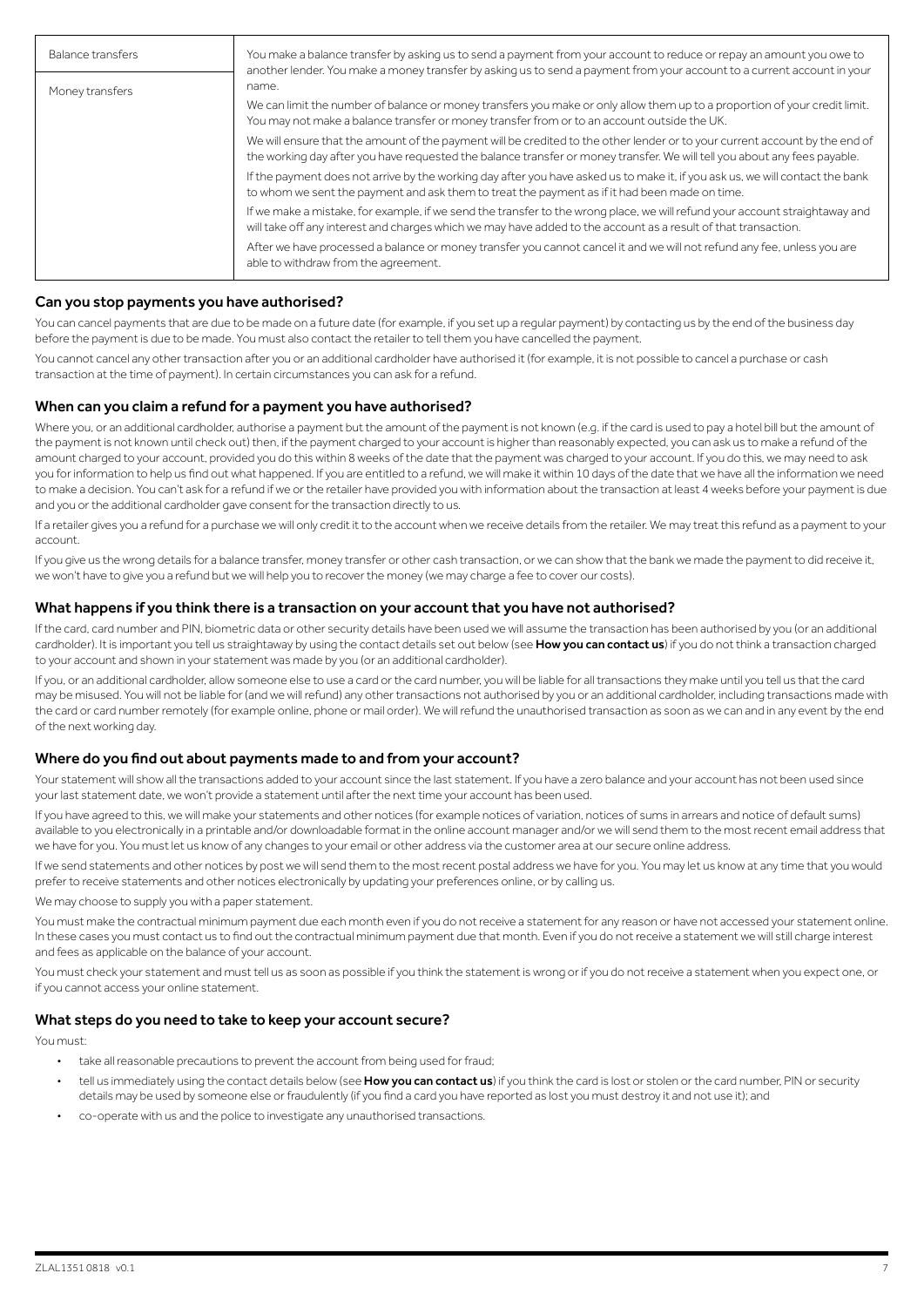## Can we refuse to authorise a transaction, suspend your account or decrease your credit limit?

We may refuse to authorise a transaction or reissue a replacement card, or we may cancel or suspend your use of the account or reduce your credit limit if not doing so would put us in breach of any legal requirements that apply to us or we reasonably:

- believe that there is an increased risk that you may not be able to repay the amount you owe us (this could be because of the way you manage this account or other accounts you have with us, information we get from credit reference agencies or us finding that you are bankrupt or have made an arrangement with your creditors, or because you have not been making sufficient payments to your account and we reasonably believe that you may be in financial distress);
- suspect fraudulent or unauthorised use of the account;
- consider it necessary for the security of the account or card;
- suspect that you, any additional cardholder or third party has committed or is about to commit a crime or other abuse in connection with use of the card or the account;
- consider you have not been using your account regularly.

We may also decrease your credit limit if we consider that your current limit is not affordable for you.

We will tell you as soon as possible (see How we will contact you) if we decide to refuse to make a balance transfer or a money transfer but, for other transactions, you will usually find out if we have refused a transaction because you will be asked for payment by another card, cheque or cash. We will tell you why we have refused the transaction (unless the law prevents us) if you call the contact details below. We are not responsible if a retailer or supplier refuses to accept your card.

If we suspend your account, you can ask us to lift the suspension if the reason for us suspending the account no longer exists but before this happens we may refuse to give you a new card or card number.

You must give us clear and accurate payment instructions or we may not be able to carry out the transaction.

If you go over your cash limit, we will stop you withdrawing any more cash until you are under the limit again.

## Using a third party provider (TPP)

A TPP is a third party service provider that is authorised or registered with the Financial Conduct Authority or another European Economic Area regulator or otherwise permitted by law to carry on certain activities on your instruction. These include:

- accessing information about your account held with us if it is accessible online; and
- initiating payments from your account held with us if it is accessible online.

If you use a TPP, the terms of this agreement will still apply.

If a TPP is only asking for information about your account (and is not initiating a payment from your account with us), we will assume you have given your consent to us providing the information to that particular TPP and we will provide the information immediately. If the TPP is a card issuer who asks us to confirm whether you have sufficient credit for it to initiate a card payment from your account, we will only do so if you have given us your explicit consent to provide information to that particular TPP.

Although you must not, generally, give your security details to anyone else, you may give them to a TPP if it is necessary to do so to initiate a payment. We may also refuse to allow a TPP to access your account if we are concerned about unauthorised or fraudulent access by that TPP. If we do this, we will tell you why (unless doing so would compromise our reasonable security measures or otherwise be unlawful). You must check the information provided to you by the TPP, to ensure that they are authorised or permitted by law to provide payment services to you. If we become aware that an unauthorised third party is using your security details, we may block access to your account.

### Can you make a claim against us where you have a claim against a supplier?

If you purchase any item of goods or any services costing between £100 and £30,000 under this Agreement you may have a right to claim against us as well as the supplier if, for example, the goods fail to arrive or are not of satisfactory quality or the supplier made a representation which you relied on about the goods which was not accurate.

However, if you have a dispute with someone else over a transaction, you must keep making payments to us while you are resolving it.

### How can you make a payment?

| <b>Direct Debit</b> | Call us or go to online account manager to set up a Direct Debit which means that we will ask for a payment from your<br>bank each month automatically. You can choose how much you want to pay each month as long as it is not less than the<br>contractual minimum payment, including:<br>the contractual minimum payment and your total monthly instalment payment (if any) and any recommended extra<br>payment:<br>the contractual minimum payment and your total monthly instalment payment (if any) and a regular boost payment;<br>the full balance (including any Buy Now Pay Later balances and any instalment plan balances); or |
|---------------------|---------------------------------------------------------------------------------------------------------------------------------------------------------------------------------------------------------------------------------------------------------------------------------------------------------------------------------------------------------------------------------------------------------------------------------------------------------------------------------------------------------------------------------------------------------------------------------------------------------------------------------------------|
|                     | a fixed amount.                                                                                                                                                                                                                                                                                                                                                                                                                                                                                                                                                                                                                             |
|                     | If you have previously opted to pay the contractual minimum payment and we recommend an extra payment then, unless<br>you tell us you would prefer not to pay the recommended extra payment, we will increase the amount that we collect by<br>Direct Debit that month to ensure that your recommended extra payment is paid. We will also increase the amount to<br>cover any instalment payments. We will tell you how you can let us know that you do not want to make a recommended<br>extra payment.                                                                                                                                   |
|                     | If you have opted to pay a fixed amount and this amount is not enough to pay your contractual minimum payment and<br>any instalment payments, we will increase the amount that we collect by Direct Debit that month to ensure that these<br>payments are made.                                                                                                                                                                                                                                                                                                                                                                             |
|                     | If you pay by Direct Debit and any previous contractual minimum payments have still not been paid, we will always make<br>sure that the Direct Debit amount we collect will be sufficient to pay these.                                                                                                                                                                                                                                                                                                                                                                                                                                     |
|                     | Please note: if we believe your bank may have cancelled your Direct Debit as it has not been used for an extended period of<br>time, we may not attempt to collect future payments this way. If this is the case, we will let you know.                                                                                                                                                                                                                                                                                                                                                                                                     |
| Online              | You can register for online account management and make payments using a debit card. Allow one working day for the<br>payment to reach your account.                                                                                                                                                                                                                                                                                                                                                                                                                                                                                        |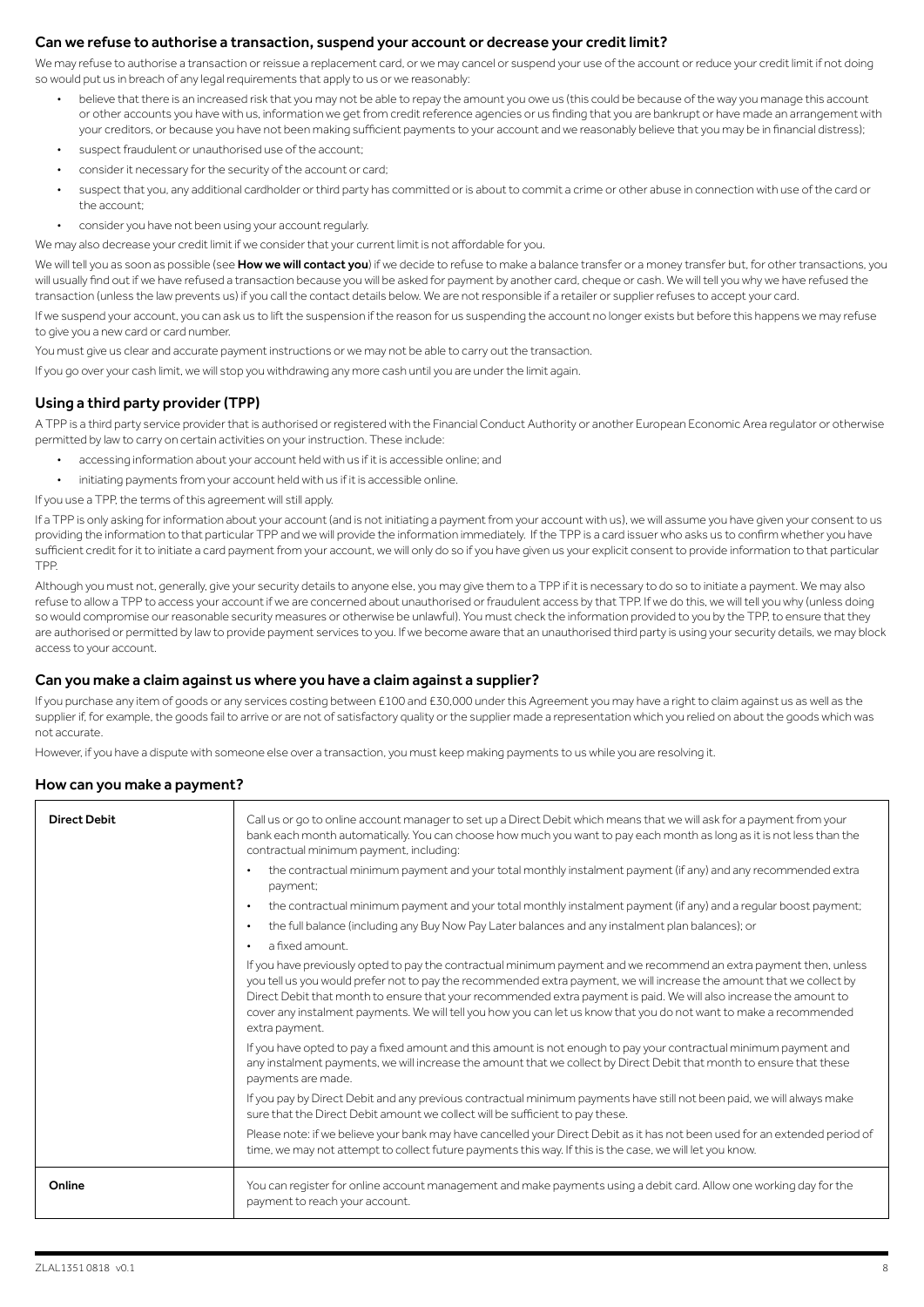| Automated telephone service                  | Call 0333 220 2550* to make a payment 24 hours a day.<br>$\bullet$                                                                                                                                                                                                                                                                                                                                                    |
|----------------------------------------------|-----------------------------------------------------------------------------------------------------------------------------------------------------------------------------------------------------------------------------------------------------------------------------------------------------------------------------------------------------------------------------------------------------------------------|
| Internet Banking/Telephone<br><b>Banking</b> | Contact your bank or building society and use the following details:<br>Account number: 01000007<br>Sort code: 09-01-09<br>You should use your 16 digit NewDay account number as a reference.                                                                                                                                                                                                                         |
| At a bank                                    | Use the payment slip provided with your paper statement (if available) and make sure that the cheque is made payable<br>to NewDay Ltd and includes your 16 digit account number on the first line as a reference. Allow 5 working days for the<br>payment to reach your account.                                                                                                                                      |
| <b>Cheques</b>                               | Make sure that the cheque is made payable to NewDay Ltd and includes your 16 digit account number on the first line as a<br>reference. If you are paying more than one account with a single cheque, tell us the amount to be credited to each account.<br>Send your payment to:<br>NewDay Ltd<br>PO Box 218<br>Rotherham<br><b>S98 1NS</b><br>You should allow 7 working days for the payment to reach your account. |

### What happens if you cannot make a payment or access your account?

We will not be liable for any loss due to:

- any failure or delay in providing our service caused by strikes, industrial action, failure of power supplies or computer equipment, or other unusual or unforeseeable causes beyond our reasonable control; or
- a retailer or cash machine not accepting, or retaining, your card, or the way in which this is conveyed to you.

### How and when can this Agreement be ended?

You can end this Agreement at any time and without charge by giving us notice and paying your balance in full. We can end the Agreement by giving you 2 months' notice in writing. In each case, you (and any additional cardholder) must stop using the account. The Agreement will continue until you have repaid everything you owe. If:

- you repeatedly fail to pay contractual minimum payments on time or go over your credit limit; or
- we find that any information you provided as part of your application was materially incorrect or misleading; or
- you are declared bankrupt or have similar proceedings taken against you; or
- we reasonably suspect any fraud or other criminal activity in connection with this Agreement or you have been using the card for an illegal purpose;

we can:

- demand immediate repayment of the amount you owe on the account;
- disclose information about you and the conduct of your account to licensed credit reference agencies (which would make it more difficult for you to borrow in future);
- bring legal action to recover what you owe us (which could include getting a court order giving us the right to payment out of the sale proceeds for your home or other property); and
- require you to pay our reasonable costs and expenses for taking action to obtain payment, including legal costs;
- but we will give you advance notice and the chance to fix the breach before taking any of these steps (unless the problem cannot be fixed).

If we choose not to enforce our rights under this Agreement at any time, we may enforce them at a later date instead.

### Clearing your balance

You can pay off all or part of your balance at any time.

We process payments automatically so if we accept a part payment marked "payment in full" or similar words, we may still claim the full amount outstanding.

### Payment scheme Logo

If your card has a payment scheme logo on it, it can be used at all outlets and cash machines displaying that logo. Cards without that logo may be used at the retailer whose name is on the card and, if we let you know that you can (i) at other retailers in that group and (ii) at other suppliers, but not elsewhere. If you have a card without a payment scheme logo on it, we may replace it with a card with the logo, unless you have told us not to and we may replace a card with a different payment scheme logo on it as long as we think that you will get the same or better service.

### Can we transfer our rights and obligations under this Agreement?

We may transfer our rights and our obligations under this Agreement to someone else, including information about you and how you have managed your account. We will tell you if we do this unless there are circumstances which mean that the servicing of your account will not change. Your rights under this Agreement and any legal rights you have, for example, under the Consumer Credit Act 1974, will not be affected by any transfer. You cannot transfer any rights you have under this Agreement to anyone else.

### What law governs this Agreement?

This Agreement and our dealings with you before the Agreement is made are governed by the laws of England and Wales. Any dispute can be dealt with by an English or Welsh court unless your address is in:

- Scotland (where it will be dealt with by the courts of Scotland); or
- Northern Ireland (where it will be dealt with by the courts of Northern Ireland).

This Agreement will be provided in English only.